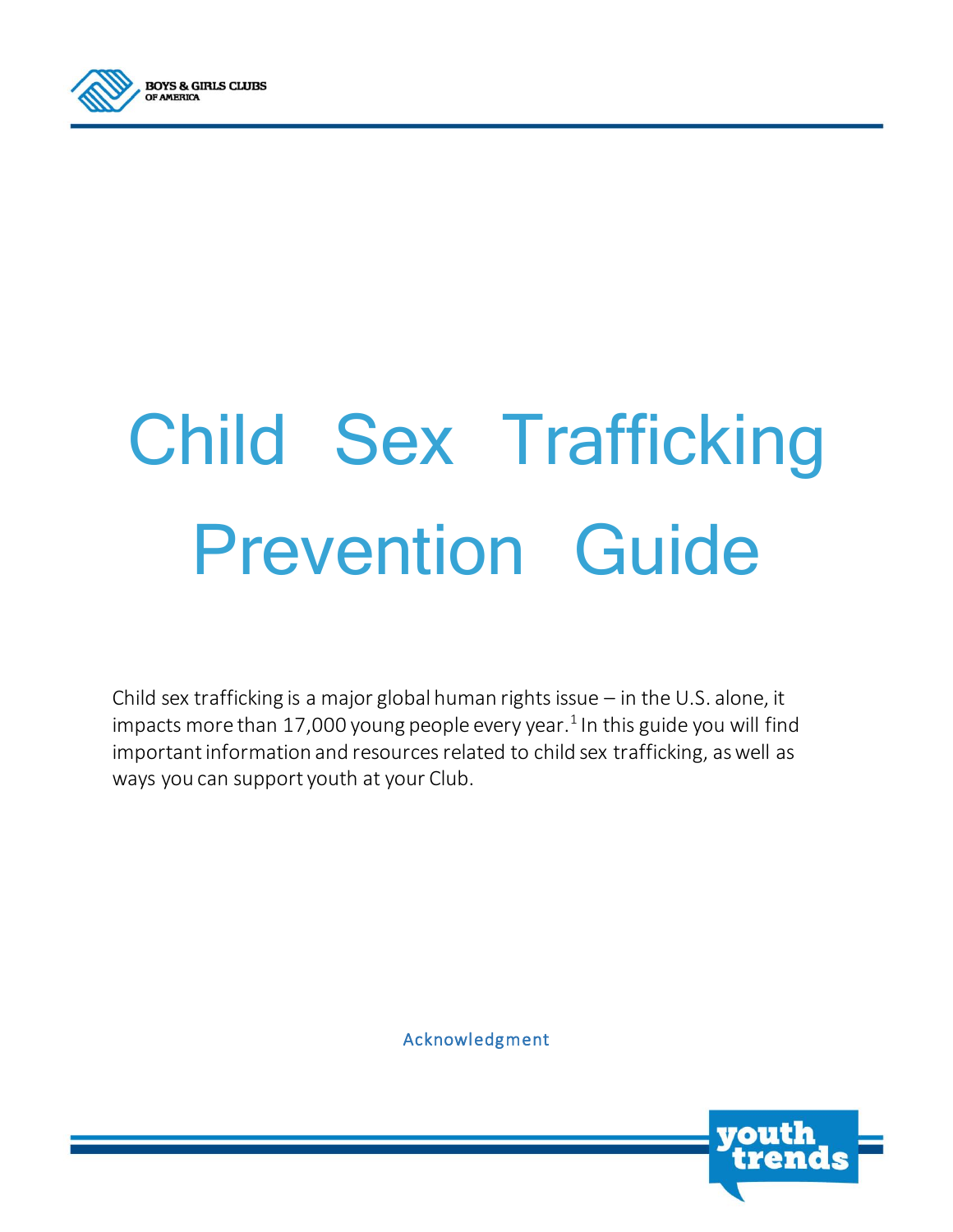

A special thank-you to Jerome Elam, child sex trafficking survivor, and President and CEO of the Trafficking in America Task Force, for reviewing and providing valuable input for this guide.

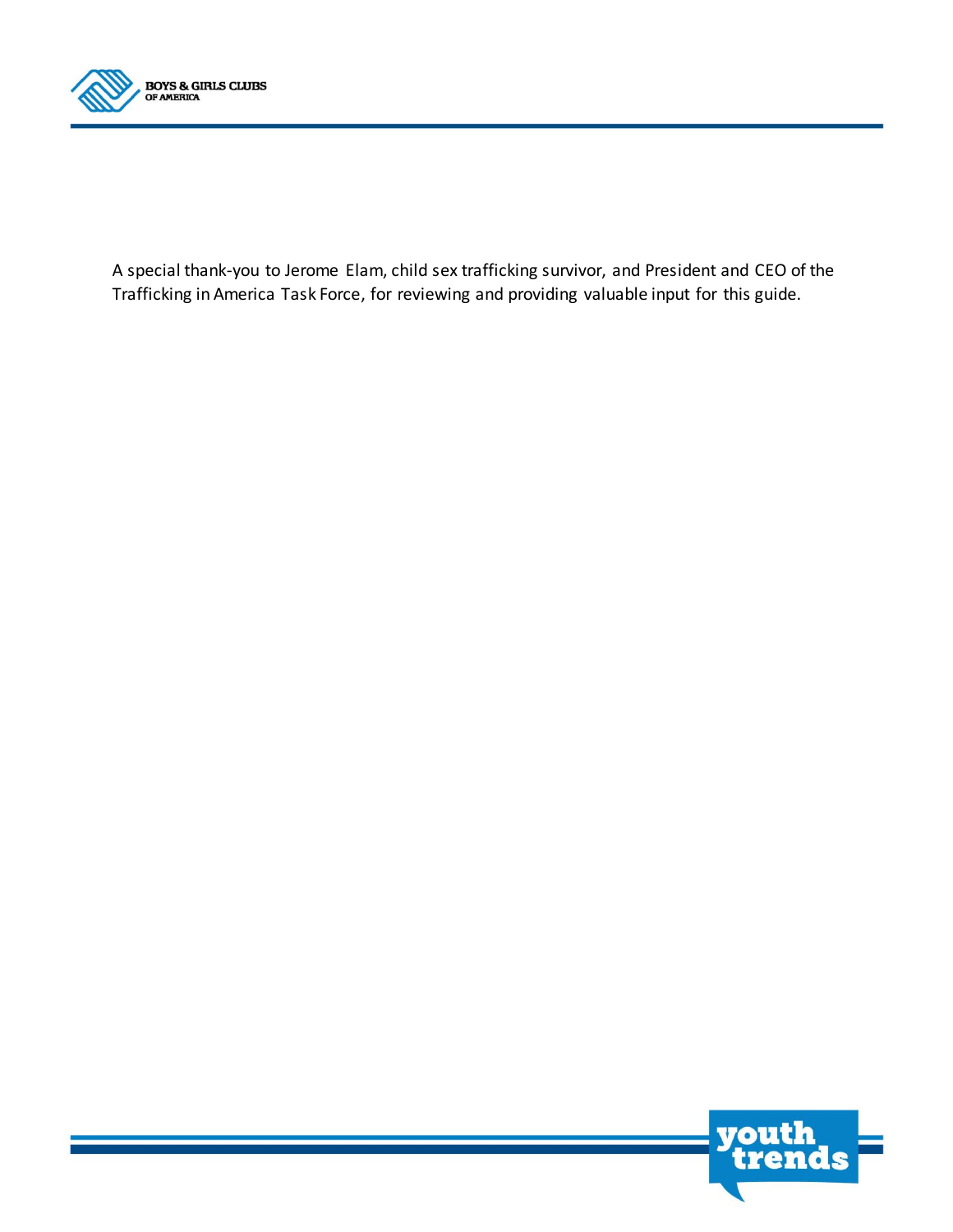

### **Table of Contents**

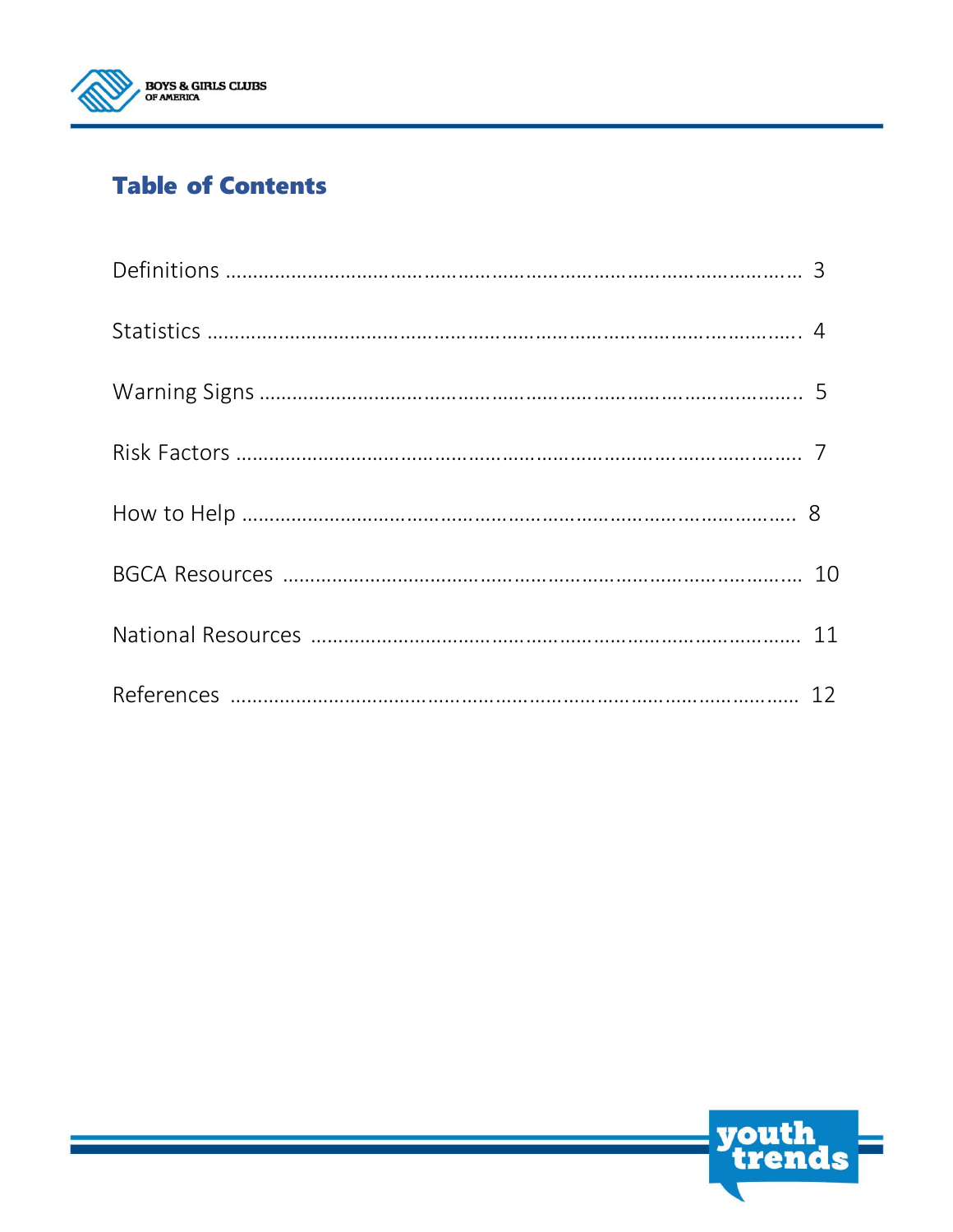

If a child you know is in need of support, call the 24/7 National Human Trafficking Hotline at **1-800-273-8255** to speak with a trained professional advocate at any time.

## **Definitions**

- Human Trafficking: The recruitment, transportation, transfer, harboring or receipt of persons by improper means (such as force, abduction, fraud or coercion) for an improper purpose including forced labor or sexual exploitation.  $1$
- Forced Labor: The recruitment, harboring, transportation, providing or obtaining of a person through force, physical threats, psychological coercion, abuse of the legal process, deception, or other coercive means to compel someone to work. Common labor trafficking scenarios include people forced to work in homes as domestic servants, farmworkers coerced through violence as they harvest crops, or factory workers held in inhumane conditions. Labor trafficking has also been reported in door-to-door sales crews, restaurants, construction work, carnivals, and even health and beauty services.  $1, 2$
- Domestic Servitude: A form of human trafficking involving work in a private residence, which creates unique vulnerabilities for victims. A victim of domestic servitude is not free to leave his or her employment, and is abused and underpaid, if paid at all. Their ability to move freely is often limited. Domestic workers, especially women, often confront various forms of abuse, harassment and exploitation.  $1$
- Sex Trafficking: When an adult engages in a commercial sex act, such as prostitution, as the result of force, threats of force, fraud, coercion or any combination of such means.  $1$
- Child Sex Trafficking: The recruitment, harboring, transportation, provision, obtaining or advertising of a minor child (under the age of 18) for the purpose of a commercial sex act, which involves the exchange of anything of value, such as money, drugs or a place to stay for sexual activity.  $1$
- Commercially Sexually Exploited Children (CSEC): Child victims of a range of crimes and activities involving sexual abuse or exploitation for the financial benefit of any person, or in exchange for anything of value (including monetary and non-monetary benefits).  $3$

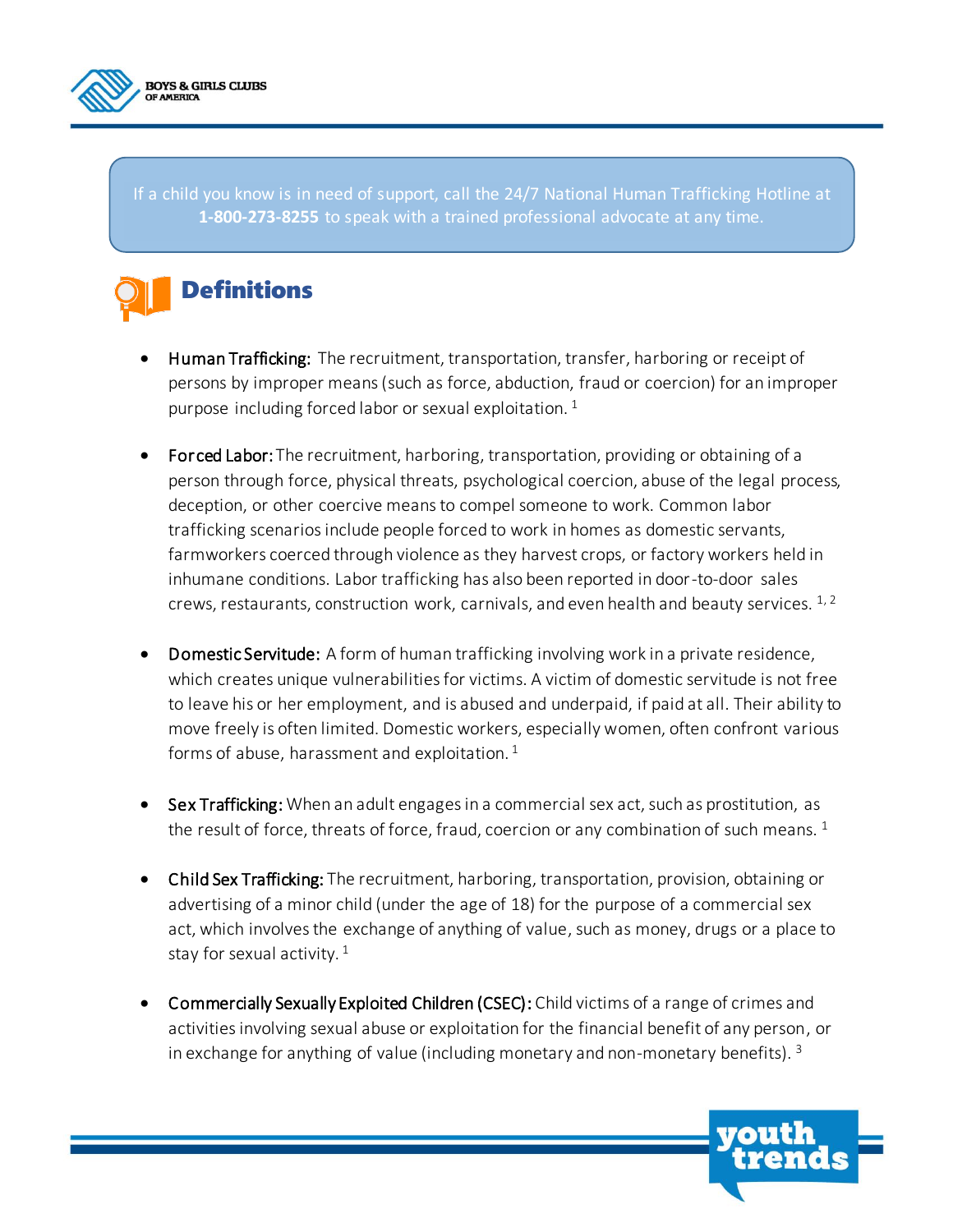

Any person can be a victim of any form of human trafficking. Anyone under 18 involved in commercial sex is considered a victim of human trafficking. Anyone exchanging anything of monetary value for a sex act from a child risks serious legal consequences.



*Technology has changed the way most traffickers target and recruit children. Some will still seize any available opportunity to cultivate potential victims, including in-person tactics at malls or bus stops, while youth are walking to and from school, and outside of group homes. However, the majority of traffickers now recruit children using social networking apps and sites. In a process called digital grooming, traffickers use information obtained through social media to more quickly relate to and build trust with children.* 

*Currently, there are no accurate ways to track the full scope and impact of child sex trafficking, because so many of these crimes go unreported. The following statistics, based on cases that have been identified and tracked, provide insight into the widespread nature of these crimes and common risk factors that can make a child vulnerable. 3*

- Human trafficking is the world's fastest growing criminal enterprise, valued at about  $$$ 32 billion a year. $^5$
- In the U.S., human trafficking has been reported in all 50 states, Washington, D.C., and the U.S. territories. More than 70 percent of reported cases involve sexual exploitation.<sup>1</sup>
- The most common age at entry into the commercial sex market is 12-14. Fifteen-to 17 $y$ ear-olds make up the second most common age range, followed by  $18$ - to 20-year-olds. $^4$
- It is estimated that between 240,000 and 325,000 children are at risk of being victimized by sexual exploitation each year in the U.S. $6$
- In 2017 the National Human Trafficking Hotline reported receiving calls from over 10,000 survivors. Of these survivors, 30% were minors who had been sexually trafficked.<sup>4</sup>
- An estimated 1 out of 6 young people reported to the National Center for Missing and Exploited Children as "endangered runaway youth" were likely child sex trafficking victims. Of those, 86% were in the care of social services or foster care when they ran. <sup>4</sup>

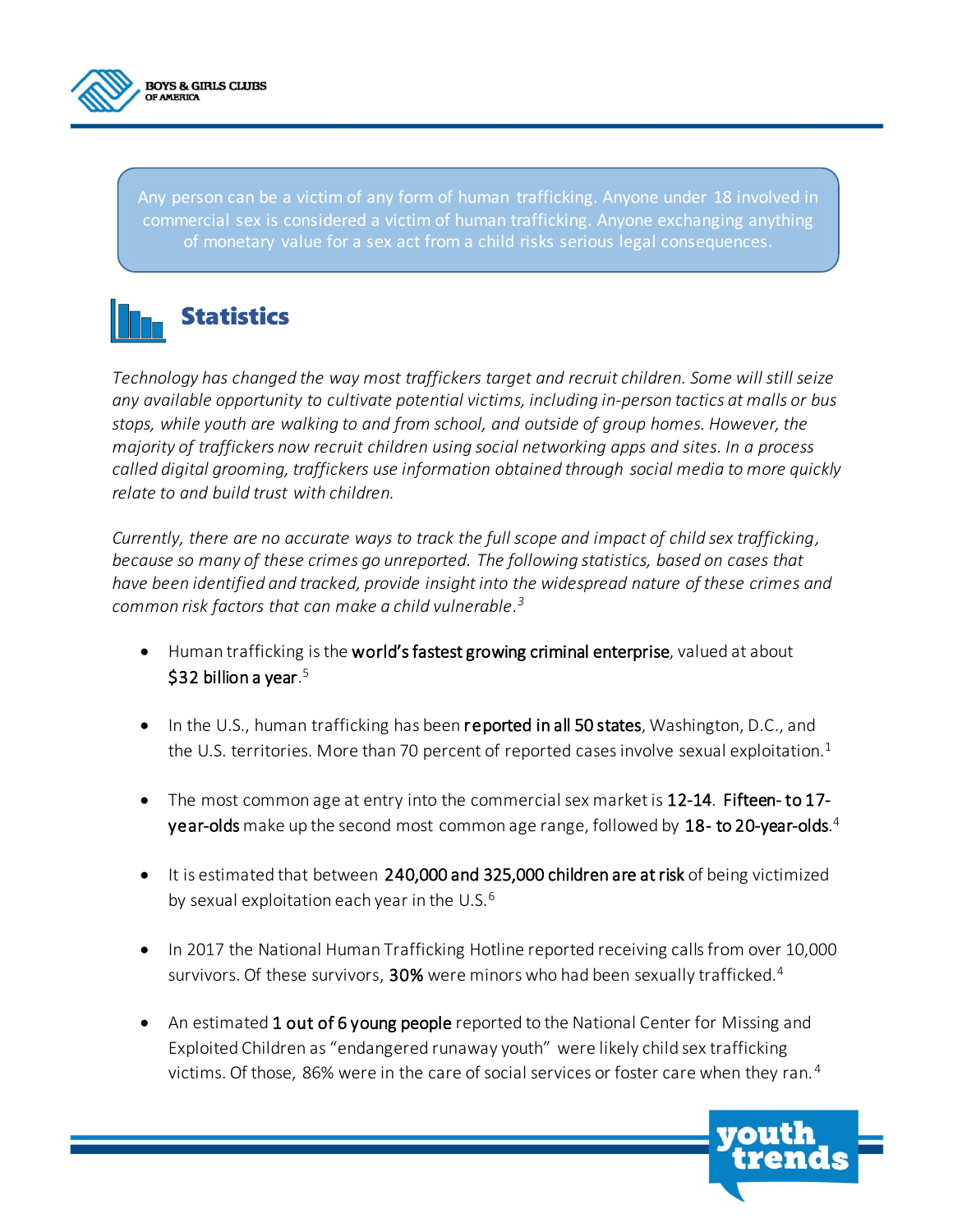

## Learn the Warning Signs

*Children rarely disclose that they have been sexually exploited or abused, but many young survivors do exhibit behaviors, fears and/or physical marks that adults can watch for. Below is a list of possible warning signs that a child has been or is at risk of being trafficked, provided by the National Center for Missing and Exploited Children. This list is not an exhaustive list, but these indicators are red flags. If you see them, you may need to link a child with a professional who can determine whether the child is being trafficked and get them the help they need.* 1

#### Behavioral Indicators

- Unable to attend school on a regular basis and/or has unexplained absences
- Exhibits withdrawn behavior, depression, anxiety, fear or delinquency
- Makes references to frequent travel to other cities without knowledge of their destination or travel plans
- Frequently runs away from home
- Lacks control over their schedule and/or identification or travel documents
- Isn't sure what country, city or town they are in
- Makes references to sexual situations or terminology that are beyond age-specific norms
- Shows signs of drug addiction
- Presence of a noticeably older, controlling or abusive "boyfriend" or "girlfriend"
- Offers coached/rehearsed responses to questions
- Expresses concern for family members' safety if they share too much information
- Expresses the need to pay off a debt
- Brags about making or having lots of money, has a lot of cash or pre-paid cards

#### Physical Indicators

- Exhibits bruises or other signs of physical trauma
- Is hungry, malnourished, deprived of sleep or inappropriately dressed for weather conditions or surroundings
- A sudden change in attire, personal hygiene, relationships or material possessions
- Is picked up by different people ranging in age and gender
- Has multiple cell phones and/or electronic devices, burner cell phones or erased call logs
- Has keys, receipts or other items from a hotel or motel
- Has multiple fake IDs
- Attempts to conceal recent scars
- Has a new tattoo (often used by abusers to brand victims)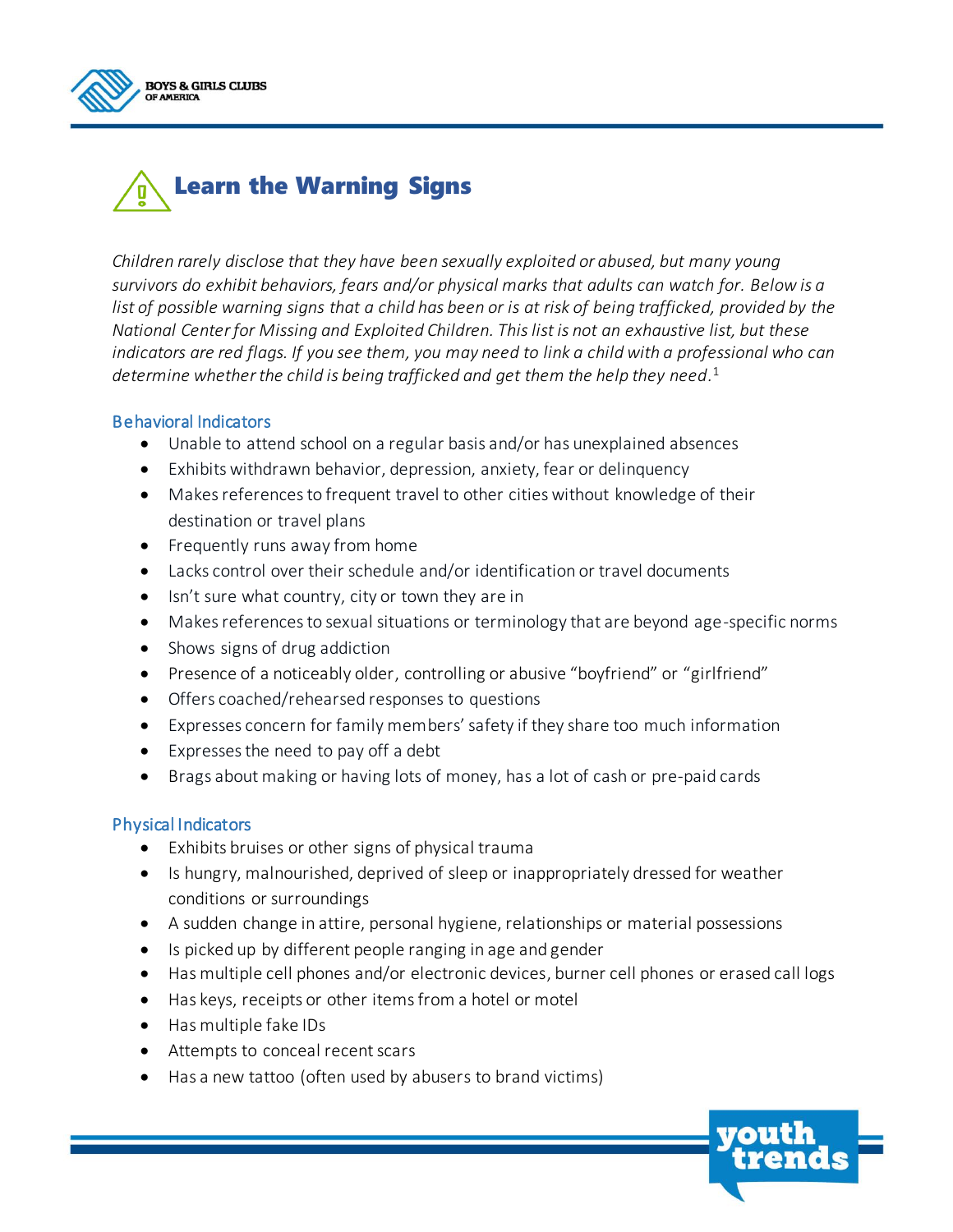

#### Trafficking Tattoos

Sex-trafficked victims are often coerced into getting tattooed as a way to signify that they belong to a certain pimp or trafficker. Tattoos used by traffickers can vary by region, but there are some characteristics common to sex trafficking, such as a name, symbol, money or barcode. Common body areas for tattoos include the neck, arm and above the groin area. $1,7$ 

#### Descriptions of the most common tattoos among trafficked victims

- **Trafficking Name:** This is the name or nickname that the pimp or trafficker gives the victim. It displaystheir trafficked name so a buyer can request individuals.
- Currency: Dollar signs, money bags or coins are common and may indicate the price a pimp or trafficker charges for interactions with the victim.
- **Barcodes:** Barcodes have been linked to trafficking. No one knows exactly what the numbers are for, but some speculate they represent the amount of money the victims would have to earn in order to receive their freedom.
- Property of: The name, symbol, nickname or initials of the trafficker, signifying the victim is their property. Victims are often coerced into getting these tattoos as a way to show that they belong to a person or group and are cared for.

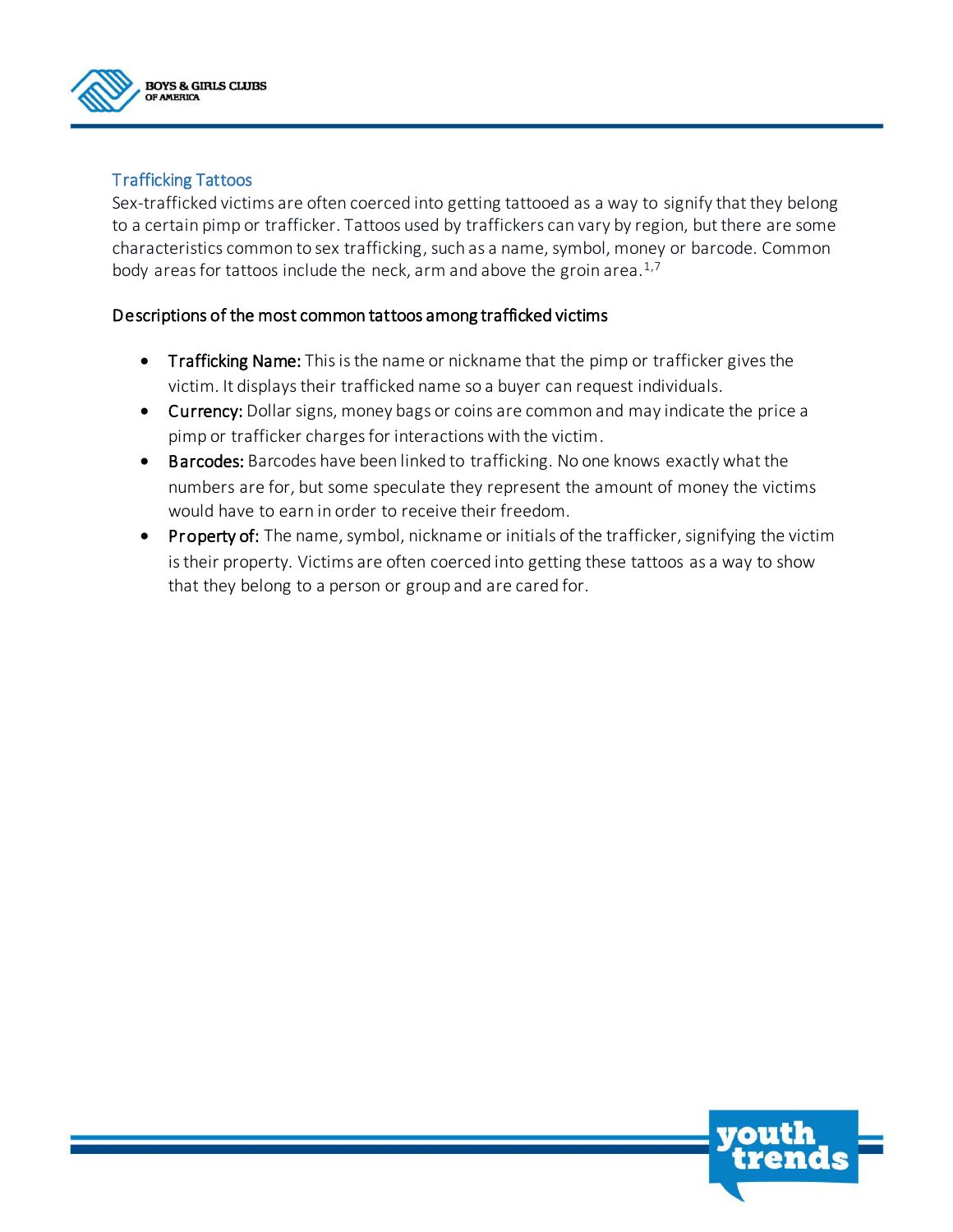



*Any child can become a trafficking victim, but research has shown that traffickers often target children with increased vulnerabilities. Possessing one or more of these vulnerabilities does not mean that a child is being trafficked or will be trafficked, but research has found these risk factors to be common among youth victims.* 1,8

- Frequently runs away, especially with more or more reported incidences
- Homeless or "couch surfing," with no permanent, stable home
- Has experienced a traumatic loss and is in need of emotional support
- Has experienced sexual abuse, especially if it was unreported or unaddressed or resulted in the child being removed from the home
- Has significant substance use issues or lives with someone who has significant substance use issues
- Has significant health issues, including physical and/or mental conditions
- Has a physical or mental disability
- Identifies as LGBTQ and has been kicked out of their home or stigmatized by their family
- Is a victim of bullying at school and does not have a strong social connections; has become isolated from their peers
- Has experienced turmoil at home such as an incarcerated parent, parents going through a divorce, being placed in a foster or group home, or other events disruptive to the home environment

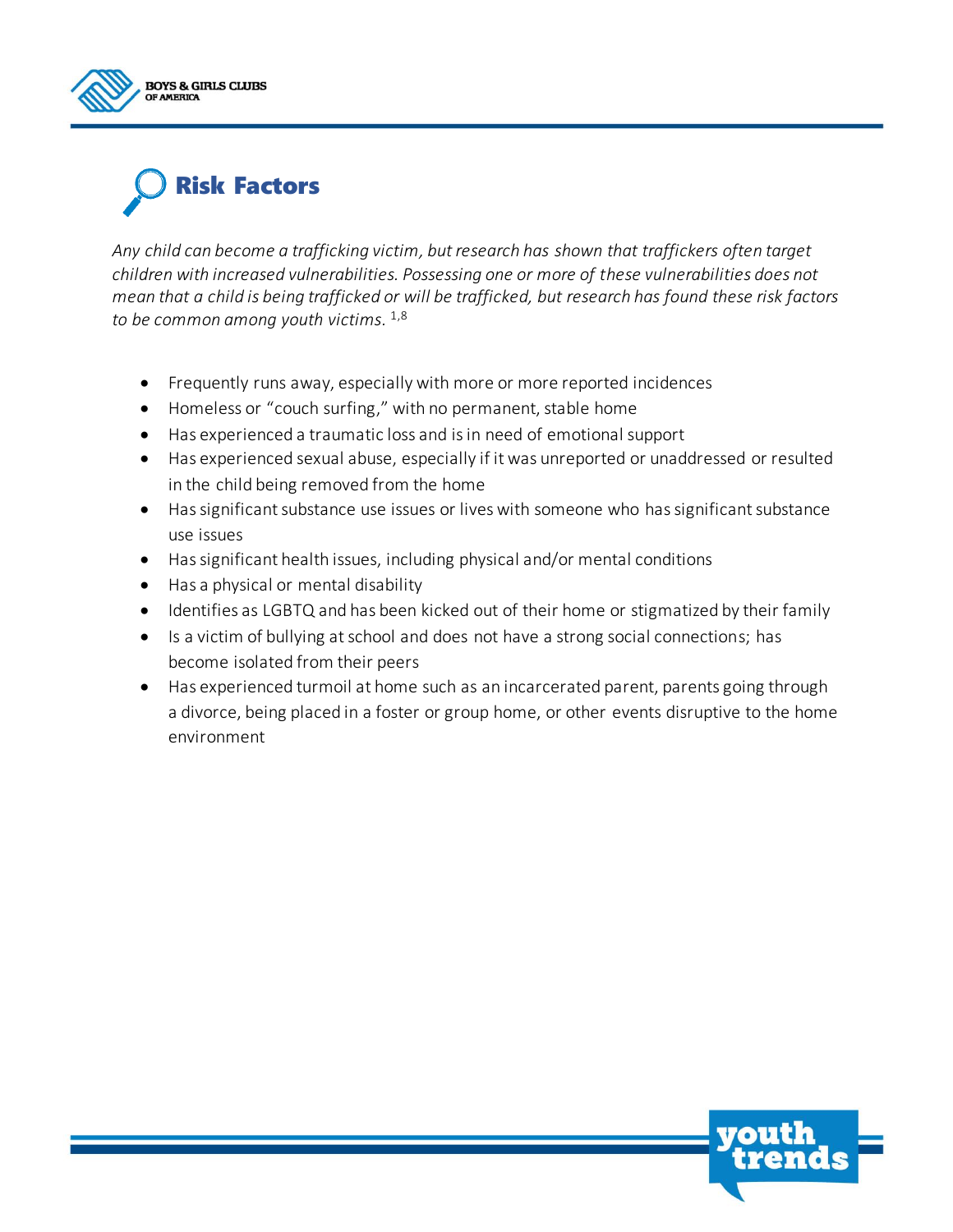



*There are a variety of prevention efforts that can help reduce the chance of a child becoming a victim of sex trafficking. Many of these prevention efforts are already in place in Clubs.*

#### 5 Key Ways to Help Prevent Child Sex Trafficking 1,9,10

- 1) Education. Increase the general knowledge and awareness of child sex trafficking, which can help identify potential sex trafficking victims and link them to professional advocates who can help. Partner with local experts on preventing child sexual assault as trainers, board safety committee members and advisors.
- 2) Recognize the Signs. Recognizing the warning signs of a potential child trafficking victim increases the ability to identify potential victims inside and outside of your Club.
- 3) Report Your Suspicions. You may be linked with trained professionals who can help child trafficking victims and provide them with appropriate resources. As a mandated reporter, you must always report suspicions of child sexual abuse to child protective services and/or the police. If you see any suspicious activity call your local law enforcement agency or the National Human Trafficking hotline. Learn more about mandated reporting of suspected abuse at:

https://www.bgca.net/ChildSafety/ChildSafetyResourceLib/Mandated Reporting of Sus [pected\\_Child\\_Abuse\\_FINAL.pdf](https://www.bgca.net/ChildSafety/ChildSafetyResourceLib/Mandated_Reporting_of_Suspected_Child_Abuse_FINAL.pdf) 

- 4) Raise Awareness. Raise awareness in your Club, your Club community and with your partners – of child sex trafficking, of ways to recognize signs and risk factors, and of existing resources.
- 5) Take Action. Become an advocate for victims and potential victims. Develop a clearly written policy at your Club against child sex trafficking. Post signs around your Club indicating that your Club is a safe space for children and that staff are advocates against sex trafficking. Downloadable signs in 20 different languages are available at:
	- The National Human Trafficking Hotline website: <https://humantraffickinghotline.org/get-involved/outreach-and-awareness>
	- The Blue Campaign website: <https://www.dhs.gov/blue-campaign/library>

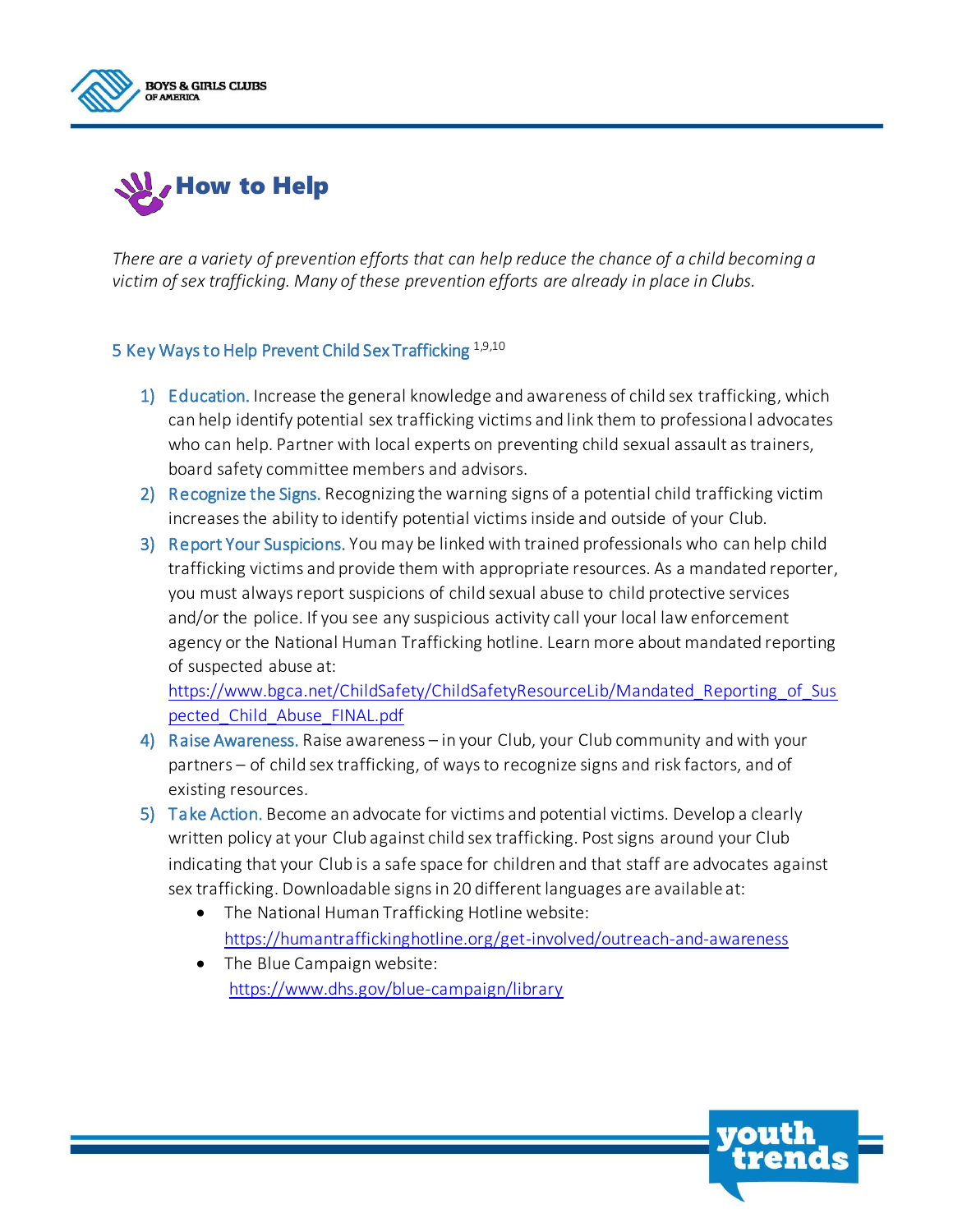

#### Prevent Digital Grooming<sup>9,10</sup>

- Regulate digital usage and online access. Implement a digital usage policy for staff and members. Visit BGCA.net/Technology for sample use policies and other resources. Digital Literacy Essentials, available on MyFuture, has fun, interactive activities for members to learn about the basics of digital safety.
- Discuss privacy settings. Most social media sites and apps have privacy settings. Encourage youth to adjust these settings so only people they have approved can see what they post.
- Be aware of location-tags. Some phones and apps use GPS to keep track of users' locations. Encourage young people (or their parents) to disable location-tags in their settings, especially those on photos.
- Teach youth how to create strong passwords. Explain that passwords should be more than 8 characters long and contain a combination of numbers, letters and symbols. Encourage them to come up with an acronym or a song so their password is easy for them to remember, but hard for other people to guess.
- Help youth avoid online scams. Explain that scams often target children and teens promising money or prizes. Tell youth they should never provide personal information on a website or pop-up without checking with a trusted adult first.

#### Create a Safe and Positive Space <sup>1</sup>

Continue to provide a safe and positive environment for members at your Club. Being in an environment where they feel safe, have a trusted adult that they can talk to, and supportive peers can help young people feel cared for. This sense of belonging serves as a protective factor because isolation and loneliness are vulnerabilities that traffickers exploit.

#### Establish Open Communication<sup>1</sup>

Be open about the dangers of sex trafficking by challenging the myths and misconceptions that glamorize commercial sex workers. Also have conversations about online safety and the ways traffickers use social media sites to mask their identities and true intentions.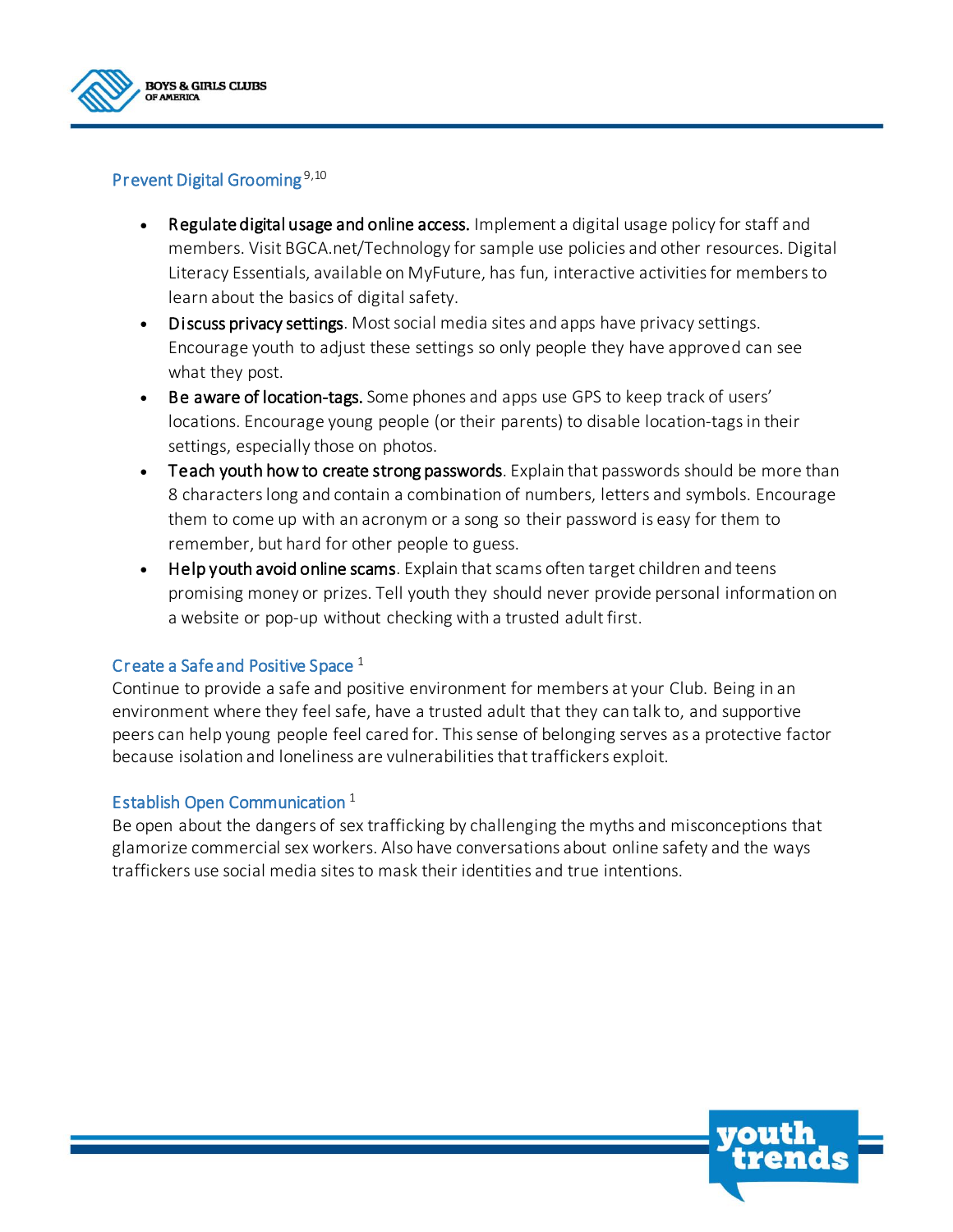



*The BGCA resources on this list can help you develop Club policies regarding child sex trafficking, and learn more about how your Club can help prevent child sex trafficking by reducing risk factors and creating protective factors for the young people you serve.*

#### • Child & Club Safety

The Child & Club Safety Team provides Clubs with resources and support to help keep members safe. The Safety Team assists local Club leaders address emerging safety needs and manage urgent safety issues. Critical Incident Reports should be filed with BGCA via BGCA.net or by contacting the Club's Director of Organizational Development (DOD) or Safety Director. The Safety Team has partnered with Praesidium one of the nation's leading safety experts in providing Child Sexual Abuse Prevention Training for Staff. Find additional safety resoures at: [BGCA.net/ChildSafety/](https://www.bgca.net/ChildSafety/)

#### Suicide Prevention and Awareness Guide

In this guide you will find resources, tips and important information to help support youth at your Club. You can access this guide on bgca.net at[: BGCA Suicide Prevention And Awareness](https://www.bgca.net/Programs/ProgramDocuments/New!%20Suicide%20Prevention%20and%20Awareness%20Guide.pdf#search=Suicide%20Prevention%20Guide)  [Guide.](https://www.bgca.net/Programs/ProgramDocuments/New!%20Suicide%20Prevention%20and%20Awareness%20Guide.pdf#search=Suicide%20Prevention%20Guide)

#### Be There Toolkit

This toolkit contains member activities, staff practices and links to resources that can help youth who are coping with life-altering experiences. You can access this toolkit on BGCA.net at: [Be There Toolkit](https://www.bgca.net/Programs/ProgramDocuments/Be_There_Toolkit.pdf#search=Be%20There%20Tool%20Kit)

#### • Serving LGBTQ Youth

This toolkit is designed to create understanding, introduce inclusive language and highlight recommended practices for supporting lesbian, gay, bisexual, transgender, queer and questioning Club members. You can access this toolkit on BGCA.net at[: Serving LGBTQ Toolkit](https://www.bgca.net/Programs/ProgramDocuments/Serving_LGBTQ_Youth_Toolkit.pdf#search=LGBTQ%20Toolkit)

#### SMART Girls Discussion Guide: CONSENT

This guide provides an overview of consent and probing questions to create a discussion around consent with youth in your Club. You can access this discussion guide on BGCA.net at: [SMART Girls Consent Discussion Guide](https://www.bgca.net/Programs/ProgramDocuments/SMART%20Girls%20Discussion%20Guides%20CONSENT.pdf#search=Smart%20girls%20consent)

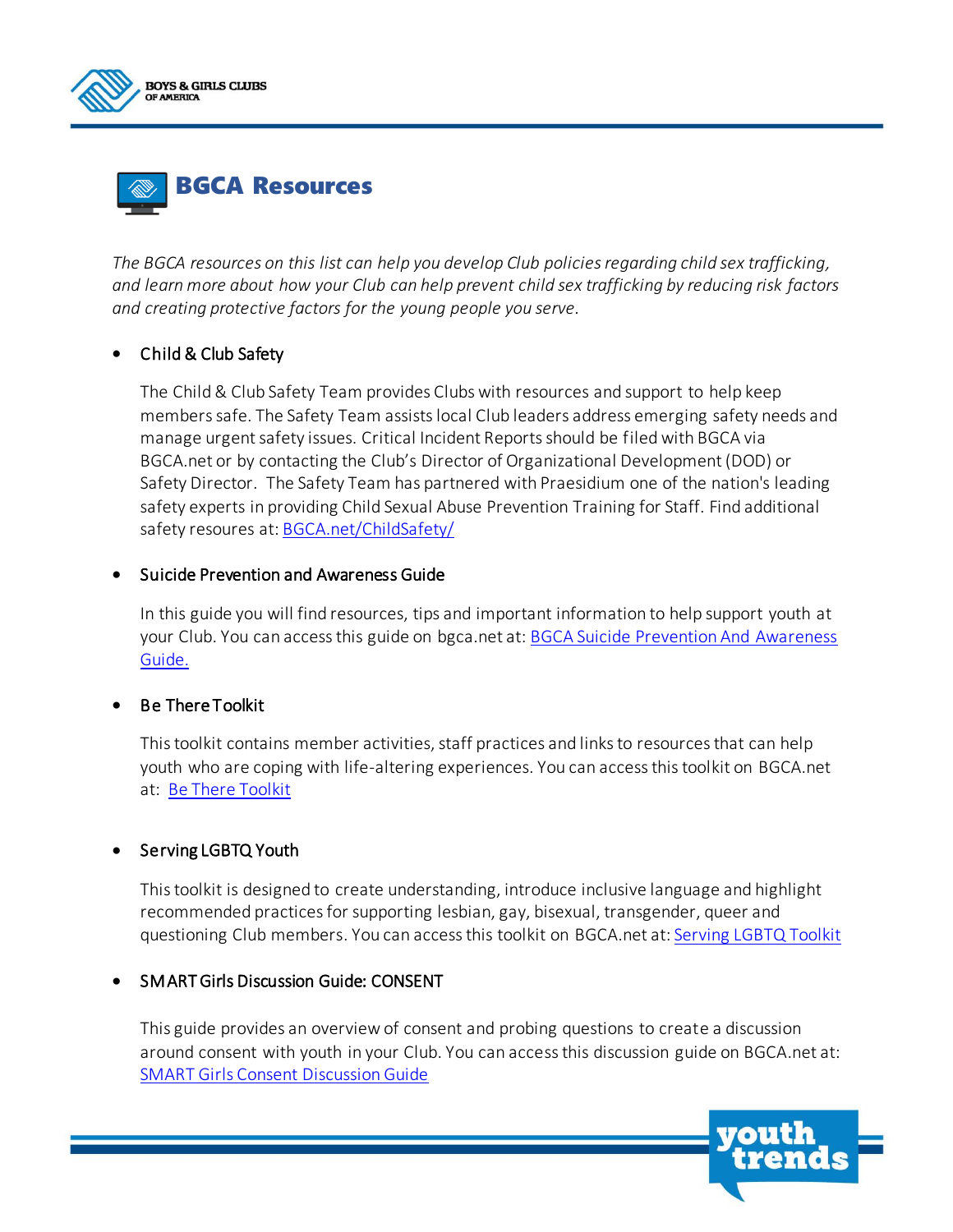



#### Local Police Department

If you suspect a Club member is a victim of human trafficking, contact your local police department or emergency access number.

#### National Human Trafficking Hotline

The [National Human Trafficking Hotline](https://humantraffickinghotline.org/) is toll-free and available to answer calls, texts, live chats and emails, in more than 200 languages: 1-888-373-7888.

#### • The Polaris Project

A leader in human trafficking that helps survivors restore their freedom, and works to prevent more victims, using data and technology to pursue traffickers wherever they operate. <https://polarisproject.org/>

#### National Children's Advocacy Center

There are 1,063 local Children's Advocacy Centers around the country, providing a child focused, multidisciplinary response to violence against children. Most local agencies provide services in prevention, investigation, intervention and treatment with law enforcement, child protective services, prosecution, mental health, medical, family/victim advocacy, and other resources working together. Find a Children's Advocacy Center at 256-533-KIDS (5437) or <https://www.nationalcac.org/find-a-cac/>

#### National Runaway Switchboard

Through the NRS hotline, services are provided for solution-focused support, referrals to local resources, and education and prevention to youth, families and community members throughout the country, 24 hours a day. [1800RUNAWAY.org](https://www.1800runaway.org/)

**yout**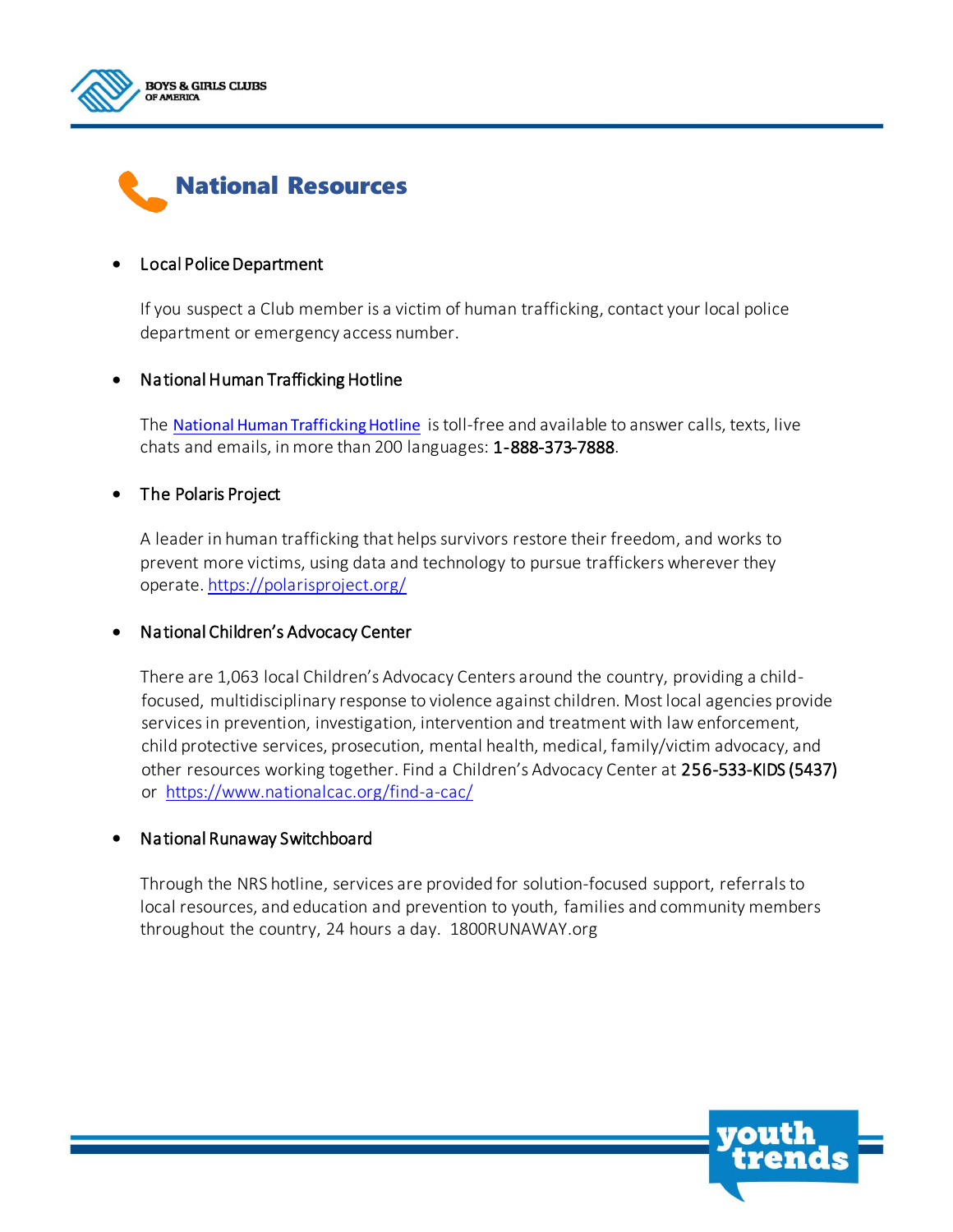

#### National Center for Missing and Exploited Children (NCMEC)

NCMEC's tipline provides services to make reports about all suspected cases of child sex trafficking, child pornography, familial child sexual molestation, obscene materials sent to a child, and more. Website: [http://www.missingkids.com.](http://www.missingkids.com/) Report incidents by calling 1-800- THE-LOST (1-800-843-5678) or [https://www.cybertipline.org](https://www.cybertipline.org/)

#### U.S. Department of Homeland Security

The U.S. Department of Homeland Security has launched *The Blue Campaign*, a collaboration with law enforcement, government, non-governmental and private organizations to combat human trafficking. The website offers tools for teaching, including videos, posters and indicator cards. [DHS.gov/blue-campaign](https://www.dhs.gov/blue-campaign)

#### BeFree Textline

Operated by Polaris, the BeFree Textline offers confidential crisis assistance and support, referrals, tip reporting and general information about human trafficking through SMS text message. Text HELP to 233733.

#### NetSmartz

An interactive, educational program of the National Center for Missing & Exploited Children (NCMEC) that provides age-appropriate resources to help teach children how to be safer on- and offline. The program is designed for children ages 5-17, parents and guardians, educators and law enforcement[. Netsmartz.org](https://www.netsmartz.org/)

#### CommonSense Media

Provides interactive lessons in digital citizenship skills to help youth participate fully in their communities and make smart choices online and in life. [CommonSense.org/education/digital-citizenship](https://www.commonsense.org/education/digital-citizenship)